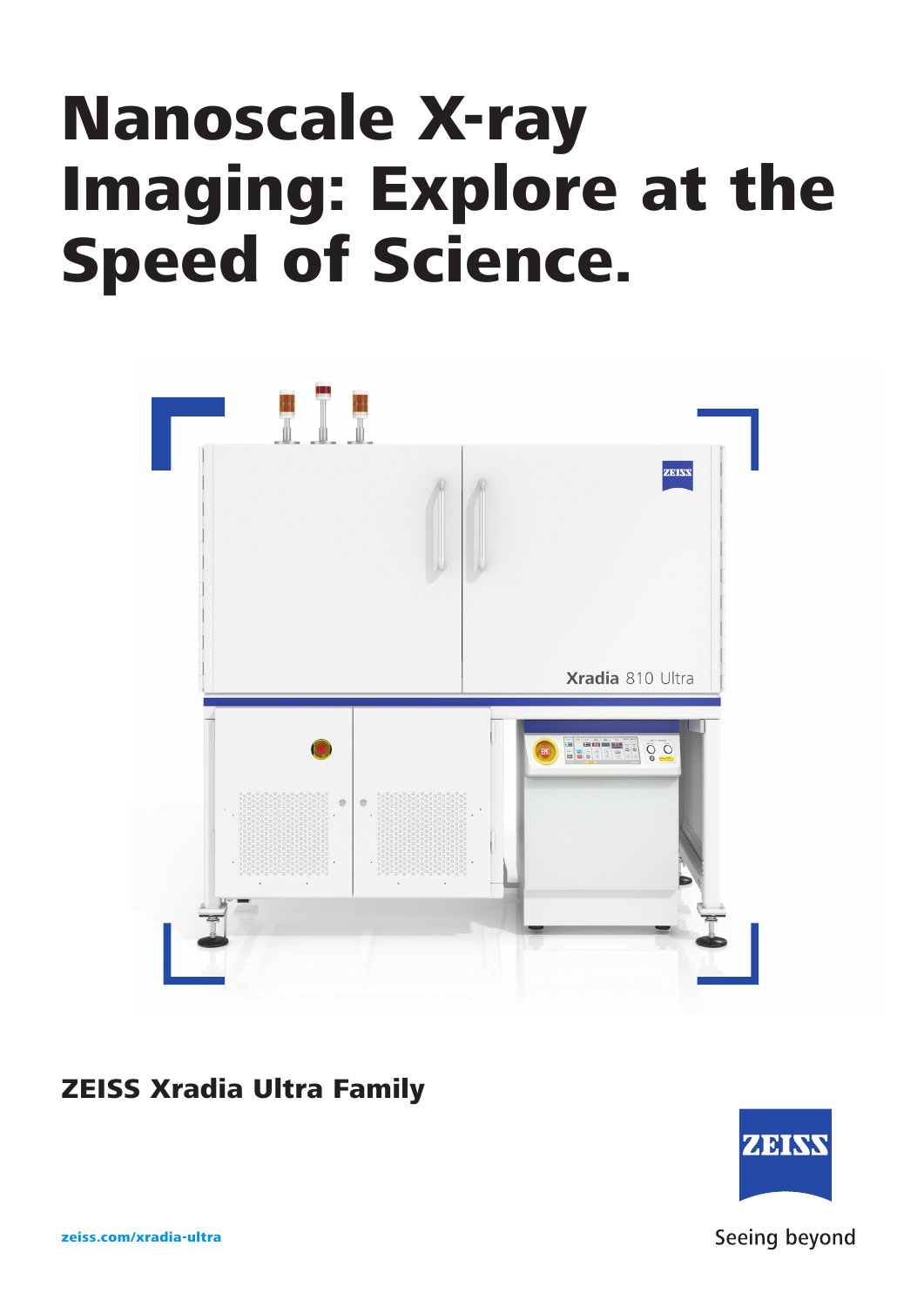#### 2

With ZEISS Xradia Ultra you benefit from nanoscale imaging, superior contrast and lab accessibility.



# **ZEISS Xradia Ultra Family**

Your Synchrotron-quality Nanoscale 3D X-ray Microscope



Carbon gas diffusion layer fibers and microporous layer material from polymer electrolyte fuel cell, sample width 65 µm. Imaged with ZEISS Xradia  $810$  Illtra

Experience unparalleled performance and flexibility with the non-destructive 3D imaging that plays a vital role in today's research. Employ unique nondestructive *in situ* and 4D capabilities for studying material evolution over time. Extend the limits of X-ray imaging in materials science, life sciences, natural resources, and industrial applications. The innovative Xradia Ultra architecture, with ZEISS X-ray optics adapted from synchrotron technology, features absorption and Zernike phase contrast imaging modes to an unparalleled 50 nm resolution.

#### **ZEISS Xradia 810 Ultra**

Xradia 810 Ultra increases the throughput of nanoscale, threedimensional X-ray imaging by up to a factor of 10. This innovative X-ray microscope (XRM) operates at 5.4 keV, delivering optimized contrast and image quality for medium to low Z samples and other materials used throughout science and industry.

#### **ZEISS Xradia 800 Ultra**

Xradia 800 Ultra combines a high-flux 8 keV laboratory X-ray source with highly specialized and proprietary ZEISS X-ray optics to create a standalone ultra-high resolution X-ray microscope that is optimized for high Z samples.

## *In Situ* **Experiments at the Nanoscale**

**•** Study and design functional materials and obtain realistic 3D microstructure data to improve computational models for bottom-up design of materials

• Non-destructively extend the description of carbonates, tight sand and shale reservoirs down to 50 nm resolution

**•** Study the properties of soft and hard tissue, or nanoparticle distribution in organic materials

Bridge the *in situ* testing gap with Xradia Ultra that is uniquely suited to *in situ* experiments and imaging at the nanoscale. It lets you image 3D structures non-destructively in your lab with dedicated solutions for nanomechanical testing and sample heating. Study the evolution of interior structures in 3D, either under mechanical load, or at elevated temperatures while imaging down to 50 nm resolution.

**• Optimize package development** processes through nanoscale visualization, defect analysis and modeling



Suction cup musculature and pillae from dipteran fly Hapalothrix lugubris, sample width 65  $\mu$ m. Imaged with ZEISS Xradia 810 Ultra.

#### **Features:**

- Integrated visible light microscope for sample inspection and alignment
- Comprehensive software suite for data acquisition, reconstruction and visualization including a Python API for highly-customizable control and acquisition
- **Best in class GPU-accelerated** tomographic reconstruction
- ORS Dragonfly Pro: advanced 3D data visualization and analysis software package (optional)

Benefits:

• Lab-based XRM delivering nanoscaled resolution with synchrotron-

like quality

• Non-destructive 3D imaging down to

50 nm resolution

• Dedicated *in situ* and 4D research capabilities enabling the study of microstructural evolution over time under varying external conditions **• Correlative imaging allowing to** bridge the gap between micro-CT and destructive high-resolution imaging e.g., FIB-SEM or TEM • Absorption and Zernike phase contrast for imaging a variety of materials with varying densities

# **Applications: Materials Research:**

# **Natural Resources:**

## **Life Sciences:**

## **Electronics:**



Xradia Ultra utilizes ZEISS X-ray optics for unparalleled resolution and performance.



Ultra Load Stage for in situ nanomechanical testing in compression, tension and indentation mode (optional).



Norcada Heating Stage for ZEISS Xradia Ultra (optional).